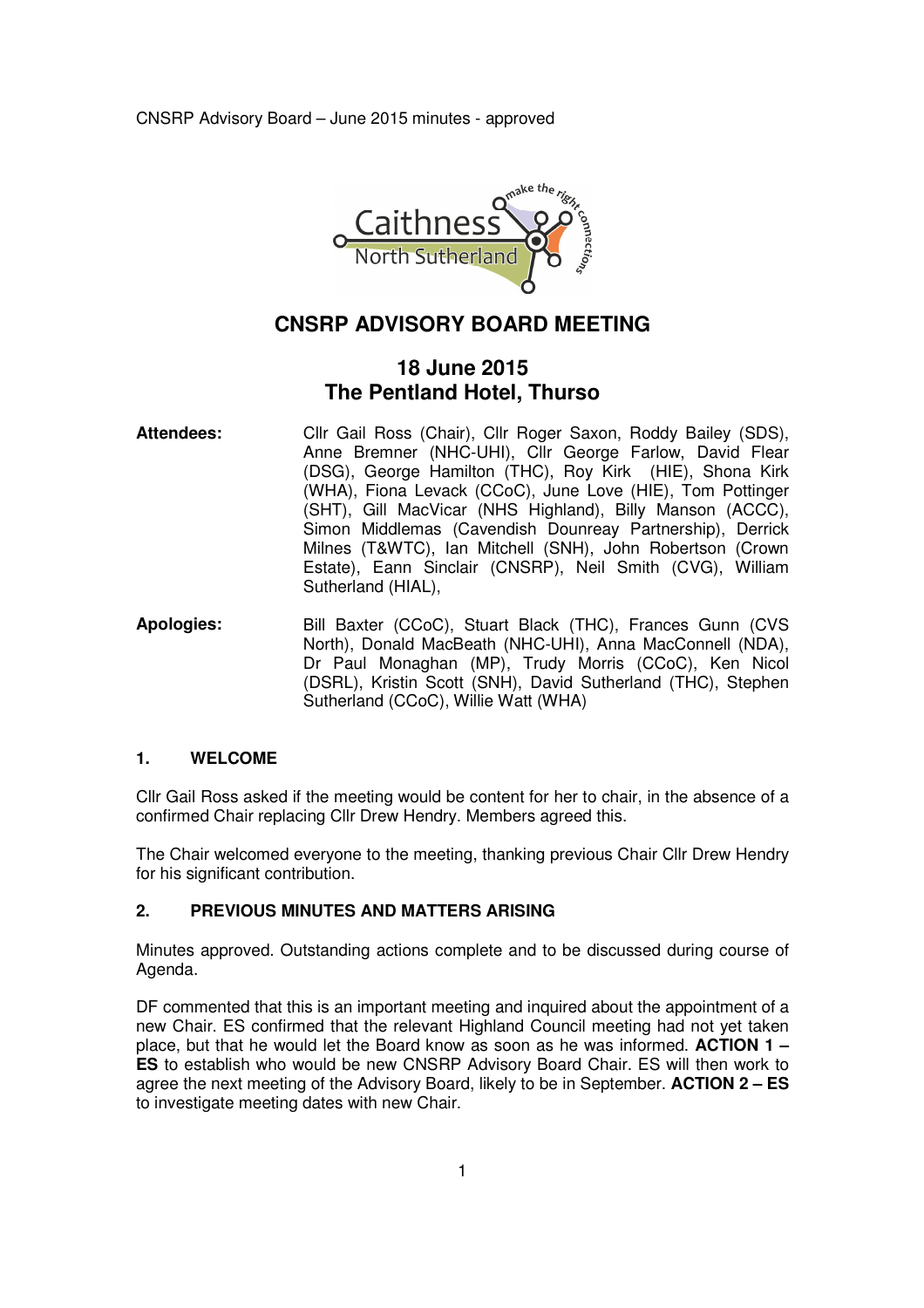## **3. DECLARATIONS OF INTEREST**

There were no declarations of interest from Advisory Board members.

## **3. THURSO COMMUNITY SPORTS HUB – UPDATE PRESENTATION**

The Chairman welcomed Shona Kirk, who gave an update presentation on the proposed developments for the TCSH. See presentation attached to email.

## Key Points:

- The hub is currently the only 'virtual' hub (i.e. there is not yet a physical facility) in Scotland. Although based in Thurso, it is intended for Caithness-wide use.
- SportScotland have recommended a tensile structure (SK referred to an existing facility in the Western Isles that has followed this model successfully).
- SportScotland are one of the main potential funders, set to contribute approximately £500k.
- THC has suggested an application to the Capital Discretionary Fund.
- Other funders are also interested; however, planning permission must be obtained before formal commitments are made.
- Discussions with NDA and THC reveal the preferred location to be the Viewfirth site.
- The vision is to build both a traditional games hall and a 3G covered sports pitch, as well as an athletics track. SportScotland have commented that this may be too ambitious and should be scaled-back. A meeting to explore this is being held next week.
- Once operational, the centre should bring in approximately £17k per year, which will cover running costs.
- Reference was made to a similar project in Lochaber, to which THC has promised £600k.
- If the planning application can be submitted by a Community Council, it will save 50% on fees. Thurso Community Council has turned down this opportunity. A discussion was held regarding whether or not another Community Council could submit an application on behalf of TCSH; Cllr GF and GH confirmed that this is permissible. It was also asked if Highland Council could apply for planning permission itself – George Hamilton agreed to check on this. **ACTION 3 – GH** to check on Council's ability to apply for planning permission.

## Questions:

- RK: When is it proposed that this should be completed? SK responded that they hope to begin work by summer 2016.
- RK: What about a modular approach to funding/construction? SK confirmed that this has been suggested.

Note: Cllr GR said, while not a 'conflict of interest', she should have mentioned that her husband is a PE teacher in Thurso and thus is also involved with the TCSH project.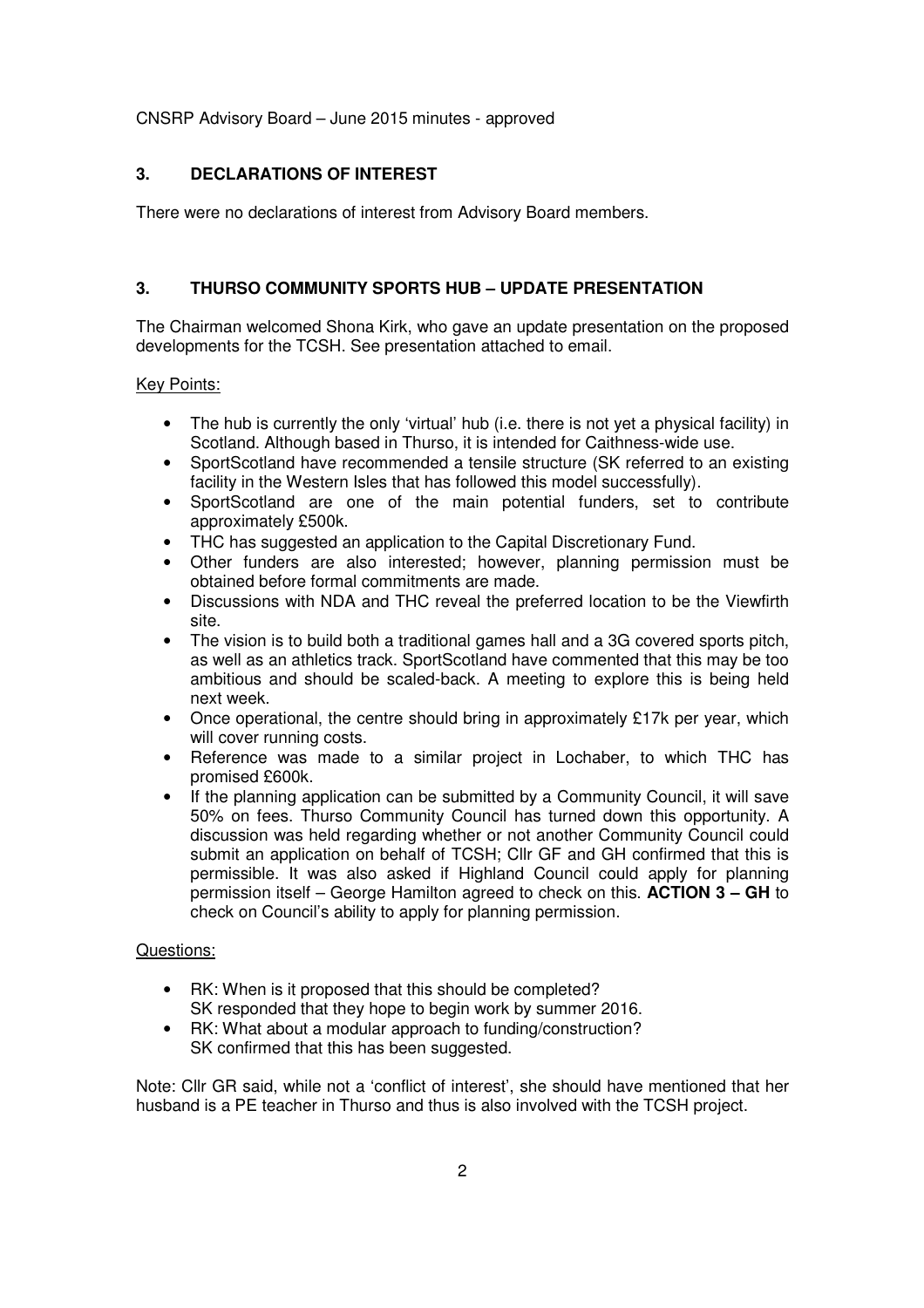#### **4. PROGRAMME MANAGER UPDATE**

ES quarterly update report was distributed to everyone in advance of the meeting, and some update slides were presented to the Board.

### Key Points:

- There are encouraging numbers of jobs that have been committed to, primarily in the Energy sector but also notable improvements in Food/Drink.
- In 2006 in the Socio-economic Baseline Report for Dounreay Decommissioning. Caithness was reported as having one of the lowest start-up rates in the Highlands; in the 2011 Socio-economic Impact of Dounreay Decommissioning report Caithness had one of the highest. A third socio-economic impact study on Dounreay Decommissioning is due to be carried out next year.
- THC has approved funding for the B876 (non-trunk) road at Killimster Moss. This is one of two roads projects on the Programme. ES also reported that Transport Scotland has committed to the Berriedale project. Partners will seek to keep this a top priority in infrastructure projects.
- The initial projection for full decommissioning of Dounreay was 2023-25; this has been updated to late 2029.
- FL discussed the Investing in Young People project, which is a national project run by SG and based on the Wood Report recommendations. This also relates to the Talent Attraction (Inward Investment) on-going project. FL confirmed that a proposal was submitted on 4 June and TM will present further in August.
- It was mentioned that CCoC have been getting helpful support from SDS on this, and that they are also looking into both foundational and advanced apprenticeships to begin in 2016/17 (initially in Engineering and Health sectors, then incorporating more).
- FL also mentioned a social media campaign being run by CCoC which approaches youth attraction from a lifestyle viewpoint more than employment.
- RK commented that the Wood Report focused primarily on young people; this is important, but only one of 39 recommendations made (in the Regional Skills Investment Plan), it's important not to lose sight of the others.
- Talent Scotland, a free service run by SG to attract workers from outwith Scotland, was also mentioned. Local employers can be encouraged to make use of this.
- RB offered to do a presentation on SDS developments (regarding young people) at a future meeting. **ACTION 4 – RB** to present at next AB meeting.
- TP mentioned that the 2015 Cruise Programme at Scrabster begins shortly. 2016 looking very positive, with five confirmed and five tentative at the moment.
- The Communications Plan was discussed earlier in the week by the CNSRP Delivery Group. ES commented that the Annual Review is a useful document to circulate. He will shortly begin work on the next Review and will submit a draft for members' comments by September.
- There have been several stories in the press about projects with which the Partnership is involved, but they do not identify/mention/raise the profile of CNSRP itself. The group discussed the need to raise the visibility of the Partnership's work. GF suggested writing to thank editors when they do make mention of Partnership/projects. DF pointed out that there are many exciting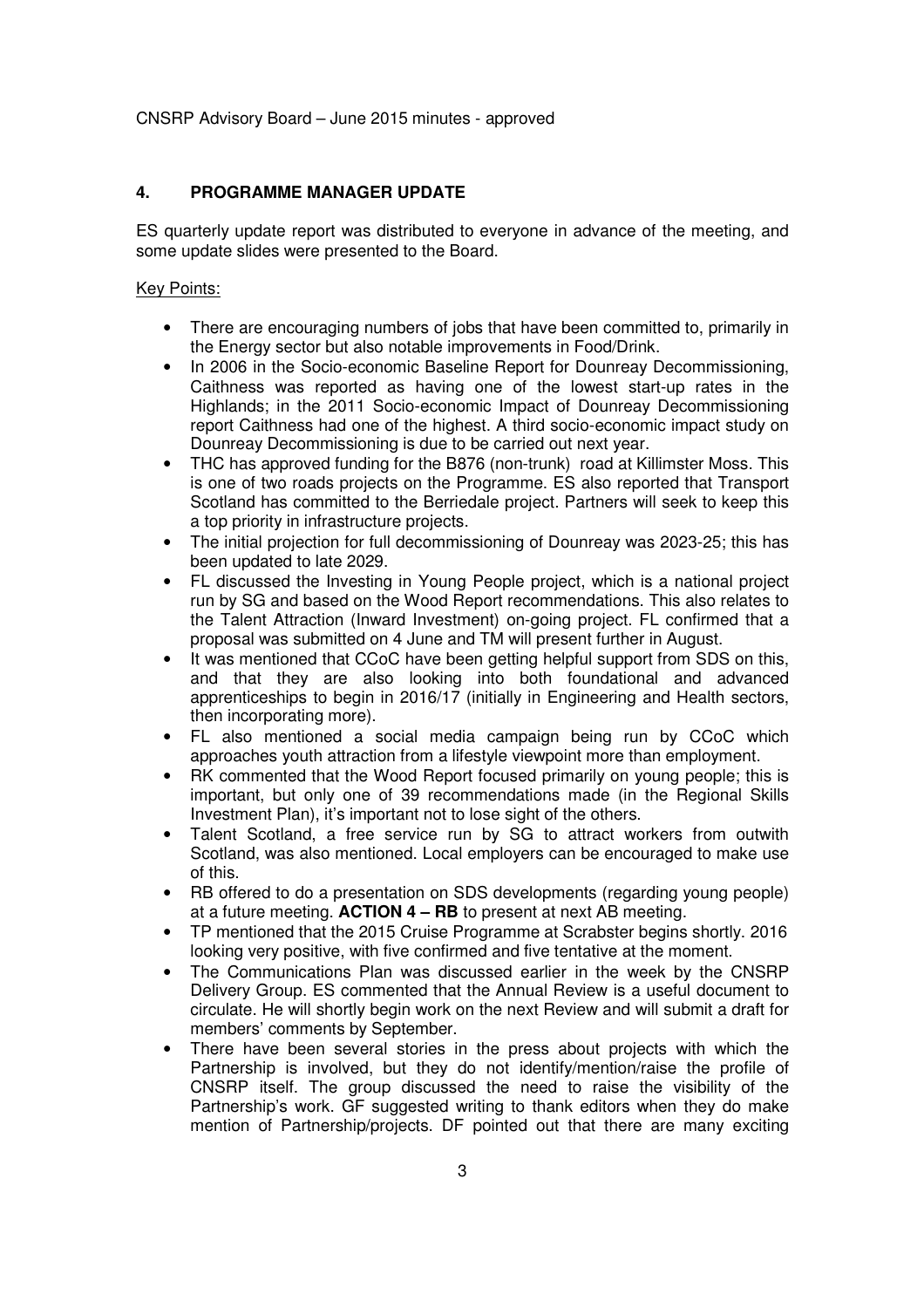things happening with NHC, CCoC etc., and these should give confidence to others.

- ES raised the question of whether Advisory Board meetings should be opened to the public/press. The issue had been raised twice previously and both times the Board decided to keep the meetings private. Following discussion, it was felt that the purpose of the meetings was to allow members to exchange open and honest views on the Programme and the individual projects within it. It was felt that this level of debate would not happen in an open meeting, and may in fact dissuade some members from attending. Members suggested the following alternative options:
	- o Chair to meet with press following Board meetings;
	- o Regular press releases to be issued;
	- o Raise profile of ES weekly report;
	- o Hold a sub-meeting following Board meetings with a member of the press
	- $\circ$  CNSRP column in local paper(s)

ES agreed to issue a press release following this meeting, and to consider the other points for action. **ACTION 5 - ES** to draft a press release and **ACTION 6 – ES** to consider other points made.

## **5. INWARD INVESTMENT – PROGRESS REPORT**

RK and JL provided an update on the activities that have been undertaken since the last meeting. The following items were of note:

- There are currently about four projects that are well on their way, and at least twelve more that are in the early investigative stages.
- In the Oil & Gas sector, cost reduction and margin improvement are key watchwords and Caithness can offer potential solutions. Precise cost-comparison data is being collected.
- JL is reviewing the Caithness Ambassadors programme. One victory is that an ambassador's involvement has opened doors with two major Oil & Gas companies.
- JL is working on several proposition documents that seem promising; one company is exploring facilities available in the area.
- RK and JL continue to visit businesses and intermediaries in Aberdeen regularly.
- A sustainable, overarching Inward Investment marketing plan is in the early stages.

## **6. MEMBER UPDATES**

#### Caithness Chamber of Commerce

- Proposal for a North Highland Invest in Young People group submitted to Scottish Govt, will be considered by National Group and then taken forward to an August meeting, where it is expected Chamber will be required to do a presentation. Feedback so far has been extremely positive
- Highland Council are providing £2,000 for the Caithness Transport Forum. This is being matched by Stagecoach. DSRL's £10,000 funding remains in place. The Chamber is also exploring with the Scotrail Alliance the funding of a rail users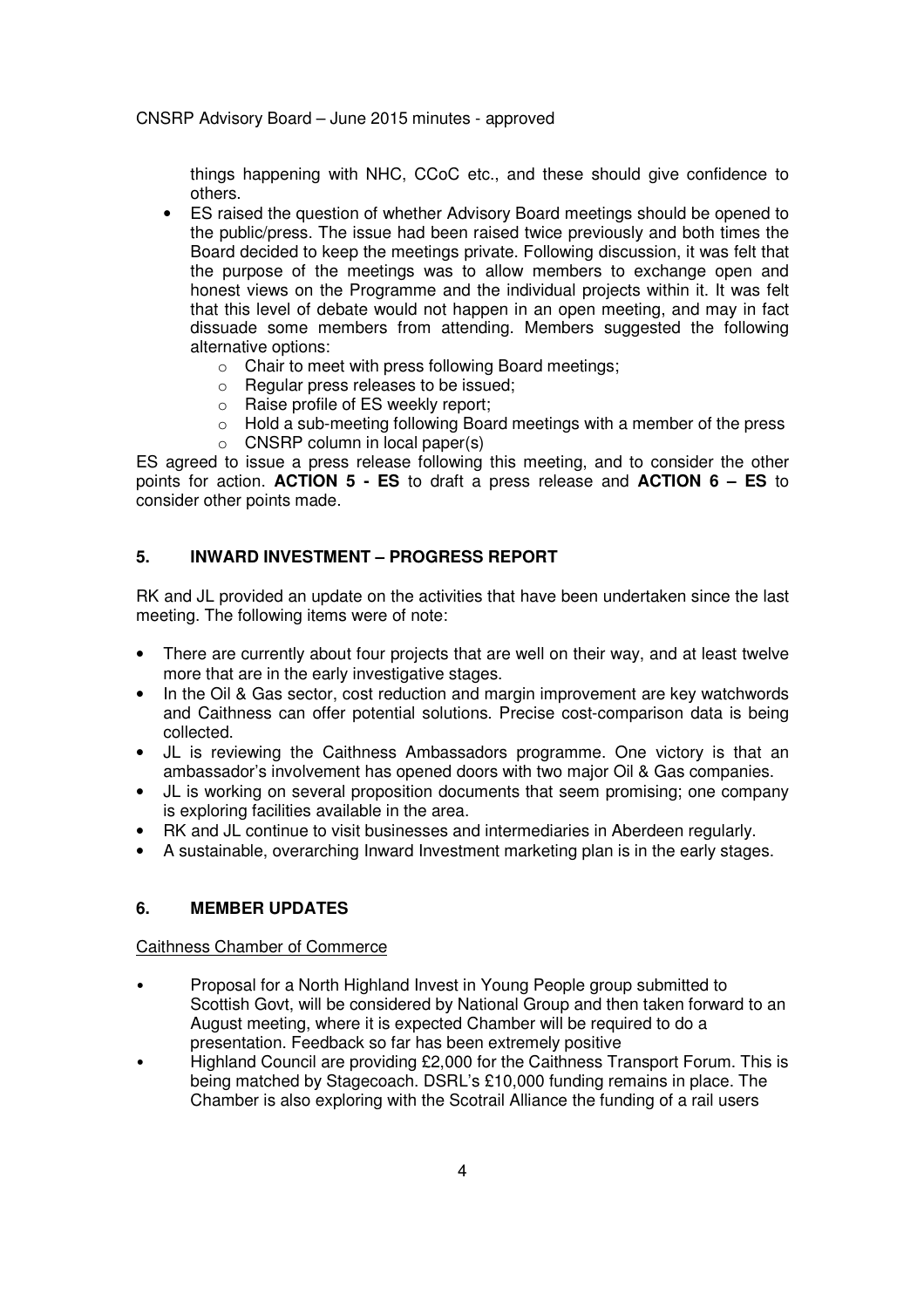group. As the CTF funding is a reduced budget, meetings will be scaled back to 3 times a year.

- Chamber membership continues to grow and develop due to the efforts of business development manager Fiona Levack – indeed Caithness topped the Scottish Chambers of Commerce quarterly economic survey results response rate, enabling this area to get its voice heard in regards to economic statistics data and trends.
- The Chamber is trialling a social media campaign to reach individuals who may be interested in a lifestyle change along with local jobs. It is part of the Recruit Caithness initiative which it is looking to develop. Chamber is approaching the issue from the lifestyle aspect rather the job.
- The Chamber annual dinner is fully booked and will be held in September at Mackays Hotel.
- DSRL business support / mentoring programme we continue to support individuals and have provided - Initial Guidance: 33 potential business; Business Advice/Consultancy: 15 Potential businesses; Mentoring: 1 potential business Out of the above interventions, 11 related to potential businesses involving DSRL/Supply individuals of which 3 are now known to be trading

### CVS North

There was no representative available to attend.

### Cavendish Dounreay Partnership

- Four projects are currently running; there are some problems surrounding lack of skills in the nuclear market etc., but SM is confident that the projects will go forward.
- Enabling projects are being investigated as a means of generating the right environment for job creation.

### Dounreay Stakeholder Group/ DSRL/ NDA

- Efforts are being made to ensure that the socio-economic elements are being built into contracts.
- Contact with the MOD has confirmed they don't need an onsite test facility in the future, thus Vulcan is to be decommissioned. They are looking for community input on what to do moving forward.
- A meeting was held with Japanese professionals from Fukushima, as they are very interested in socio-economics and community engagement.
- Attended a meeting of the Caithness Transport Forum.
- Discussions with the Chief Financial Officer of NDA about upcoming needs/issues.

### The Highland Council

- Four finalists have been chosen (amalgamated from various submissions) for the Caithness Flag competition. The vote opens to the public next week and runs through the end of July. This is a great branding exercise and aid to the Tourism sector.
- Caithness & Sutherland Local Development Plan to be reviewed in August by the Council's Planning Development & Infrastructure Committee.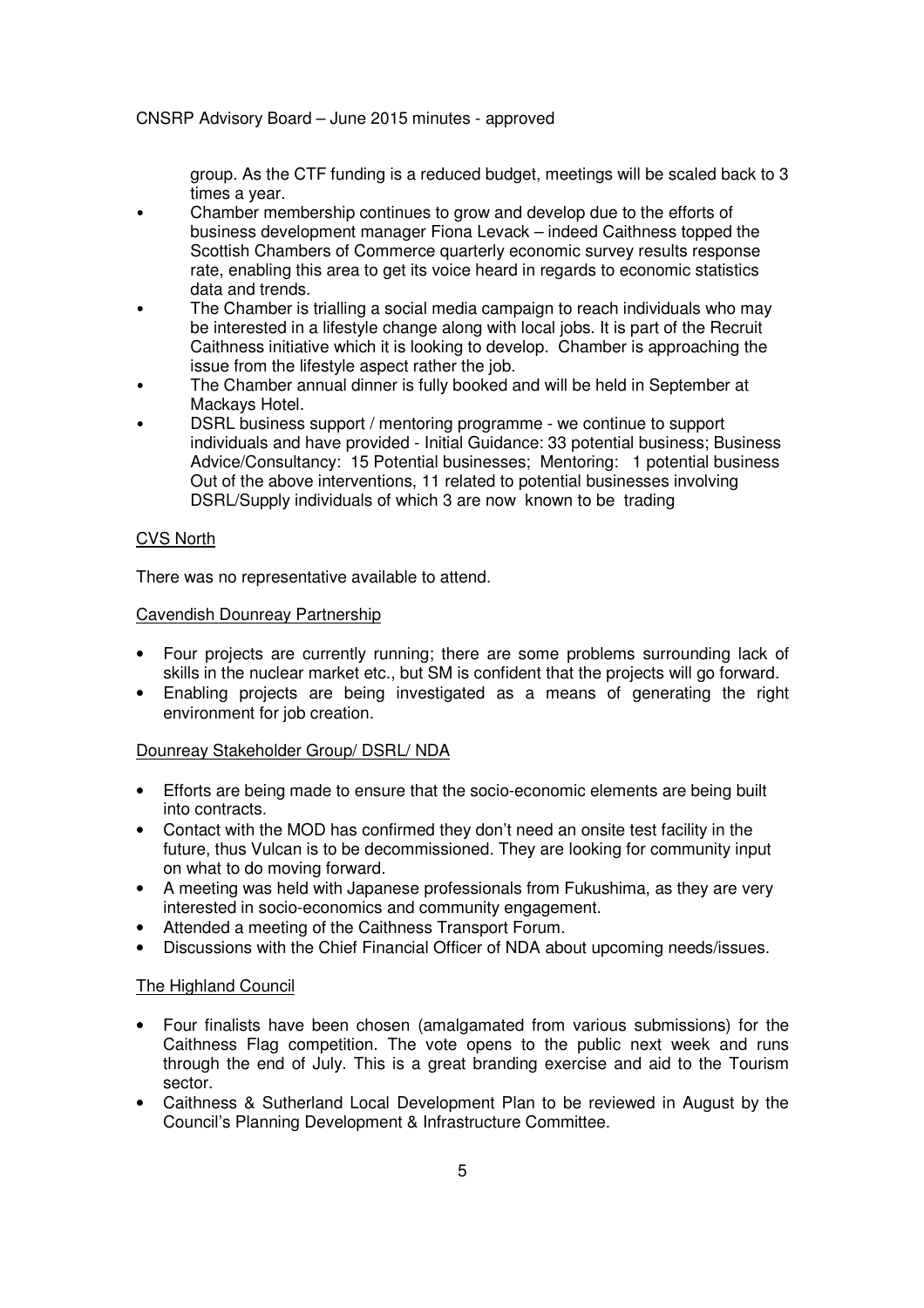- The Pentland Firth & Orkney Waters Marine Spatial Plan consultation is ongoing. ES confirmed that more information would be available in the weekly update.
- Business Gateway has reported 52 start-ups supported in Caithness during 2014-15, one of which is now account managed by HIE. Eighteen start-ups were supported in Sutherland.
- Work has now started on the derelict building on Princes Street in Thurso that was the subject of compulsory purchase by the Council. It is to be converted into three flats.
- THC and SportScotland are discussing a contract to revamp the Thurso swimming pool (for approximately £2.7m). The library is scheduled to open in September.

## Crown Estate

- The Crown Estate, together with Welsh Government and Marine Scotland, has recently committed to fund a Secretariat function to run the Offshore Renewables Joint Industry Programme (ORJIP) for Ocean Energy. The programme follows on from the successful ORJIP for Offshore Wind and will bring industry, funders, and researchers together to address consenting issues facing wave, tidal stream and tidal range projects. The Secretariat function will be run jointly by Aquatera, MarineSpace and EMEC. The intention is to establish a broad Network of interested stakeholders from which project teams will be formed to address key research issues, and projects will be funded through various UK, European and other international research programmes. The Crown Estate sees consenting as one of the key challenges for the ocean energy sector and this collaborative approach through ORJIP Ocean Energy aims to help address the key issues so that the sector can progress.
- JR is giving an update at a Wave and Tidal conference in Edinburgh next week. He will make reference to CNSRP Advisory Board as a model for other areas. This will also help raise wider awareness of CNSRP. This was welcomed by members.

## HIAL

- The recladding of the unsightly hangar doors nearest to the Terminal building is being carried out at present. The work to the runway apron is due to start on 5 July, and this should last approximately 10-12 weeks.
- Four new staff appointments have been made (two in air traffic and two in the fire service).
- Dr Paul Monaghan MP is to be invited to visit the airport, as part of efforts to increase the image of Caithness as a place to visit.
- It is hoped that Wick will be able to utilise the satellite based landing system by the end of the year. Part of the issue is the new kit required in the aircraft; pressure needs to be shifted from the airport to the airlines themselves.

## HIE

• RK reported that the forecast is generally quite positive, with an increase in jobs and £7million turnover.

### North Highland College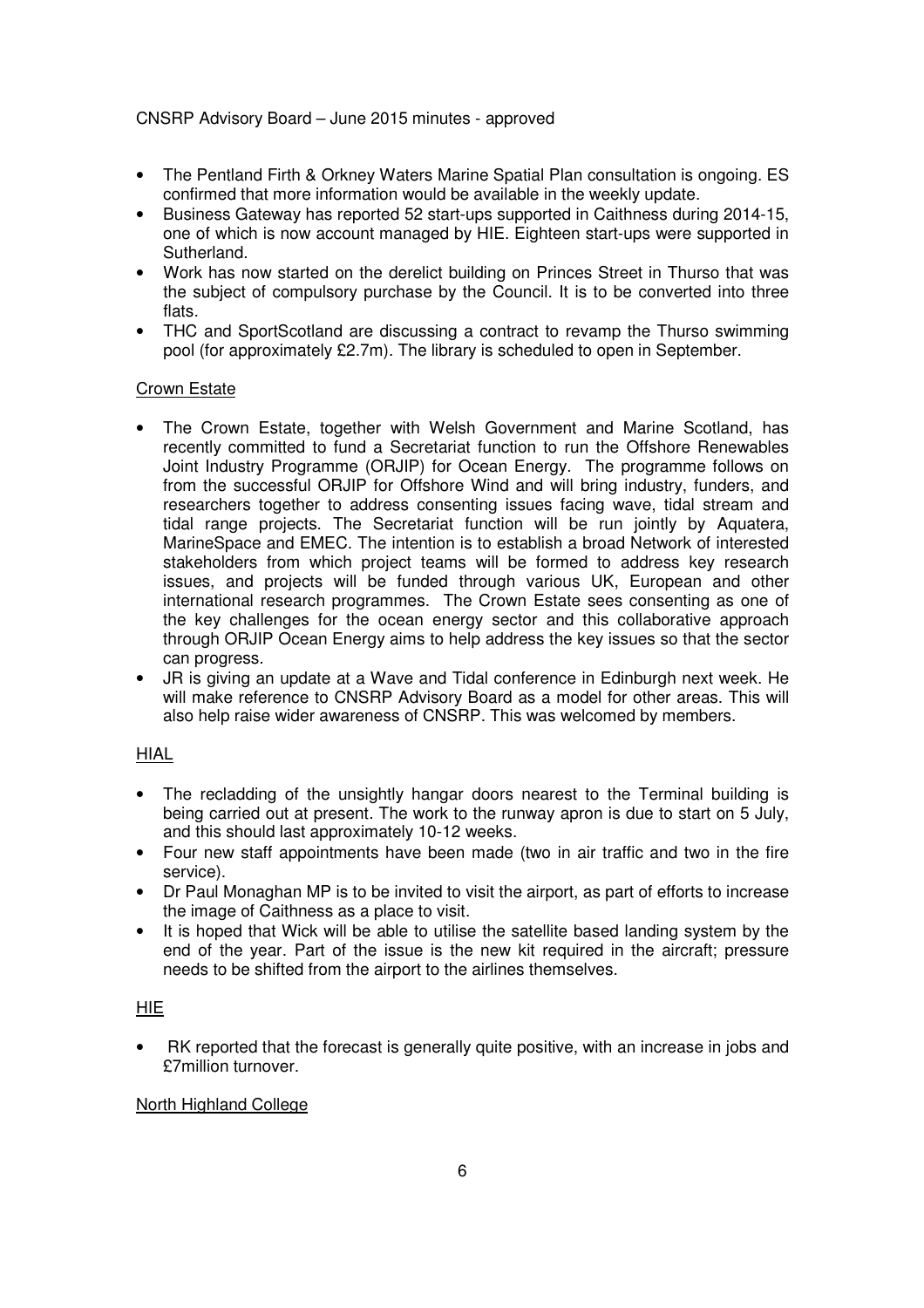- The role of NHC is essential to the area, and working long-term/ on a six to eight year lead time (as many of the targeted young people are currently in high school).
- The local 'skills pool' needs to be increased as well, through skills attraction. The implementation of superfast broadband in the area is a big positive.
- The Engineering curriculum is being developed.
- A bid has been submitted for financial support of the Business Development Unit.
- The creation of apprenticeships is both critical and transformational; employers and schools to be worked with closely. A seven-year plan is being developed, with a focus on selling the value of these to both students and parents.
- There is a project underway to further develop the Thurso campus.
- NS pointed out that NHC needs a new Board from 1 August 2015. This is an absolute requirement and he encouraged people to get involved. **ACTION 7 – ALL** to disseminate information on College Board opportunity.

#### Caithness Voluntary Group (Niall Smith)

- There has been an increase in start-up charitable institutions in recent months.
- Two policy reviews in the past fortnight have led to revamps on contracts of employment.

#### NHS Highland

- By changing the focus of some of the posts (which were having difficulty bringing in applicants), there has been an increase in interest. Two appointments have been made in Emergency Response and four Clinical Fellows are to rotate throughout the area.
- There has been some wider political interest: Shona Robison (Cabinet Secretary for Health, Wellbeing and Sport) is soon to conduct the NHS Highland Annual Review.

**Review of Adult Services, Caithness -** The Reference Group met on 4 March and heard presentations from the workstream groups by way of update and also prioritisation for funding some initiatives using the Programme Budgeting and Marginal Analysis (PBMA) methodology. The PBMA session was led by Professor Cam Donaldson and Marissa Collins of Glasgow Caledonian University. Bids for development and / or funding were received for a Palliative Assessment and Rehabilitation Unit (Palliative Care Group), Befriending Caithness (Community Development & Service Capacity Group), a Dementia Link worker and additional Dementia Specific Day Care (both Alzheimer Scotland).

A commitment to engage with the community regarding the results of the PBMA process was made. Meetings with community groups, e.g. community Councils are in progress. Care at Home emerged as a key theme at the Reference Group meeting. It was agreed to organise a follow-up meeting with members of the Reference Group. This took place on 22 April in Thurso.

The meeting also heard from Pam Garbe and Ron Coggins about the redesign work ongoing at Caithness General Hospital, and received a presentation from the Director of Operations on the current challenges facing Caithness General. The options for the future, detailed below, were presented for discussion by the Reference Group and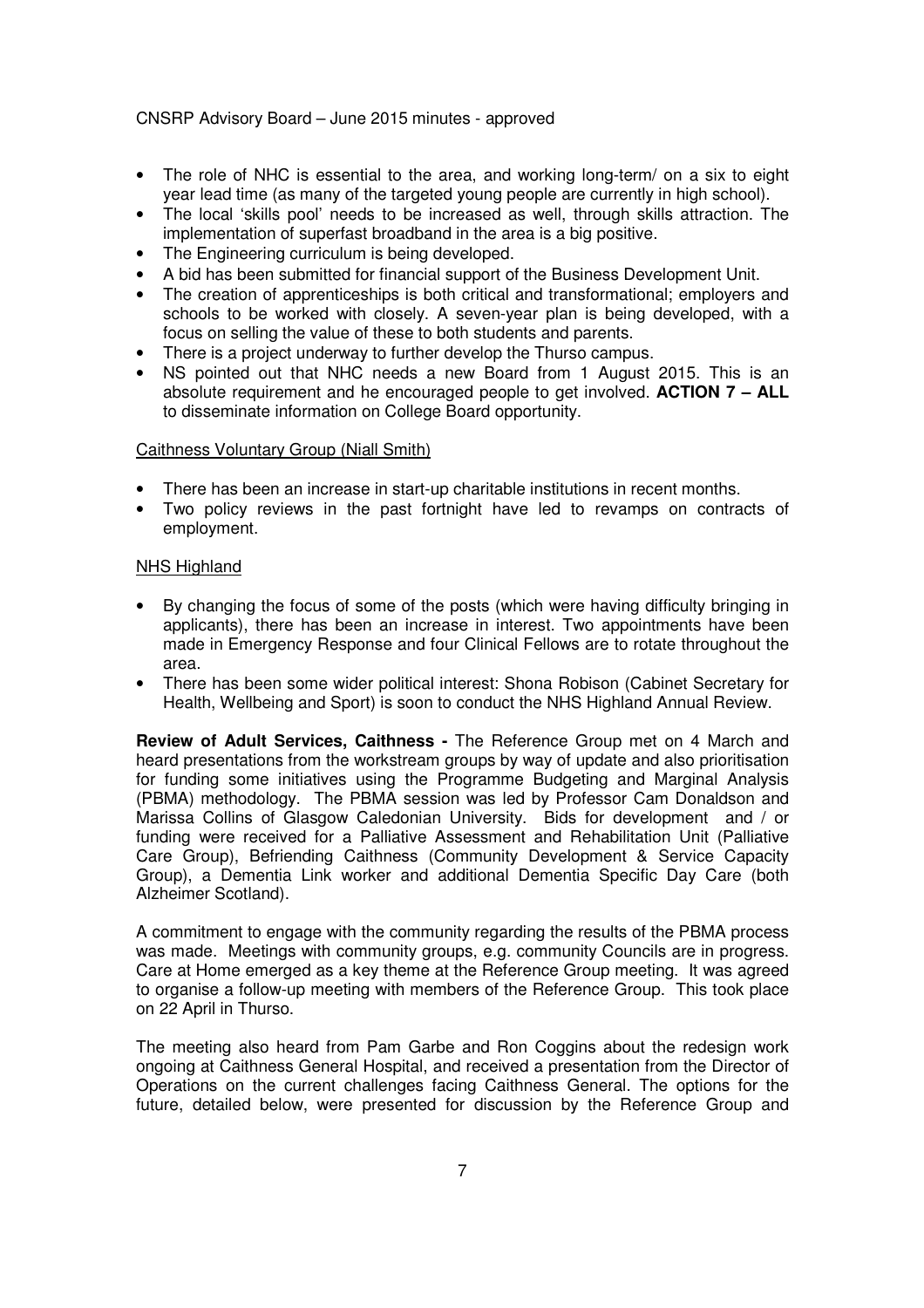opportunity given for people to put forward other options or shape those developed by the Clinical Staffing Sub Group.

**Caithness General Hospital -** The Caithness General Hospital work stream has been focussing on patient flow and internal improvements in the hospital following the external consultant report and the two day improvement event held in December.

However, events have been overtaken by a staffing crisis amongst medical staff primarily but maintaining other departments such as Labs and 24 hour Theatre cover is also challenging. In December a contingency plan was developed due to a lack of surgeons and since then other vacancies have arisen which has led to an extremely fragile position. One of the biggest concerns at present is that there are no substantive Physicians in post. The full contingency was not put in place but the hospital remains vulnerable. The situation has been exacerbated by concerns around support for Drs in training due the amount of locum consultants that are required. In March, out of 12 posts, there were only 4 substantive post holders. Urgent meetings were held to find an immediate short term solution. Consultants in Raigmore have been extremely supportive as have consultants in Belford who have provided advice. The short term solution has been long weekend cover provided by Raigmore consultants on a rota basis with mid week support from the N&W Clinical Director, a Rural Practitioner when there has been no consultant surgical cover in place. This has worked very well but clearly, it is not sustainable and the newly established Clinical Staffing Sub Group of the Caithness General Working Group, has developed some options for the future which have now been discussed by the wider group and was also discussed at the Reference Group in April. A preferred option has been identified mainly by the clinicians, which would maintain and indeed expand "in-hours" surgical and medical services, with a developed Emergency Department. This is being tested and refined through engagement with wider groups at present. Action Plans are in place and Project Management support identified. A formal options appraisal, independently facilitated, with a much wider group of people including staff, public representatives and members of the public took place on 17th June.

**North West Sutherland Redesign of Services -** Capital monies have been made available from the Highland Council to develop a replacement facility for Caladh Sona which is very welcome news. The opportunity is being taken to have a wider review of health and social care services for the area and to explore this further we carried out a series of meetings with community councils and local groups during April and May.

These meetings were generally very well attended and extremely constructive. There was a good understanding of why it is important not to look at things in isolation and support, in principle, to review all facilities and services. There were some wider concerns around GP recruitment and care at home provision and the next phase of the work will allow exploration of all such matters in more detail. The issue of whether NHSH would continue with two residential care facilities or move to one came up, as did location. It was emphasised that there is no pre-determined decision and an outline of the process to be gone through was explained. This approach seemed to be supported.

Key to success is going to be to support staff to get involved in the process so that they can work alongside our local communities, service users and partners to come up with the best solution for the area. To this end NHSH hope to be in a position to write out with dates to bring people together to start these discussions.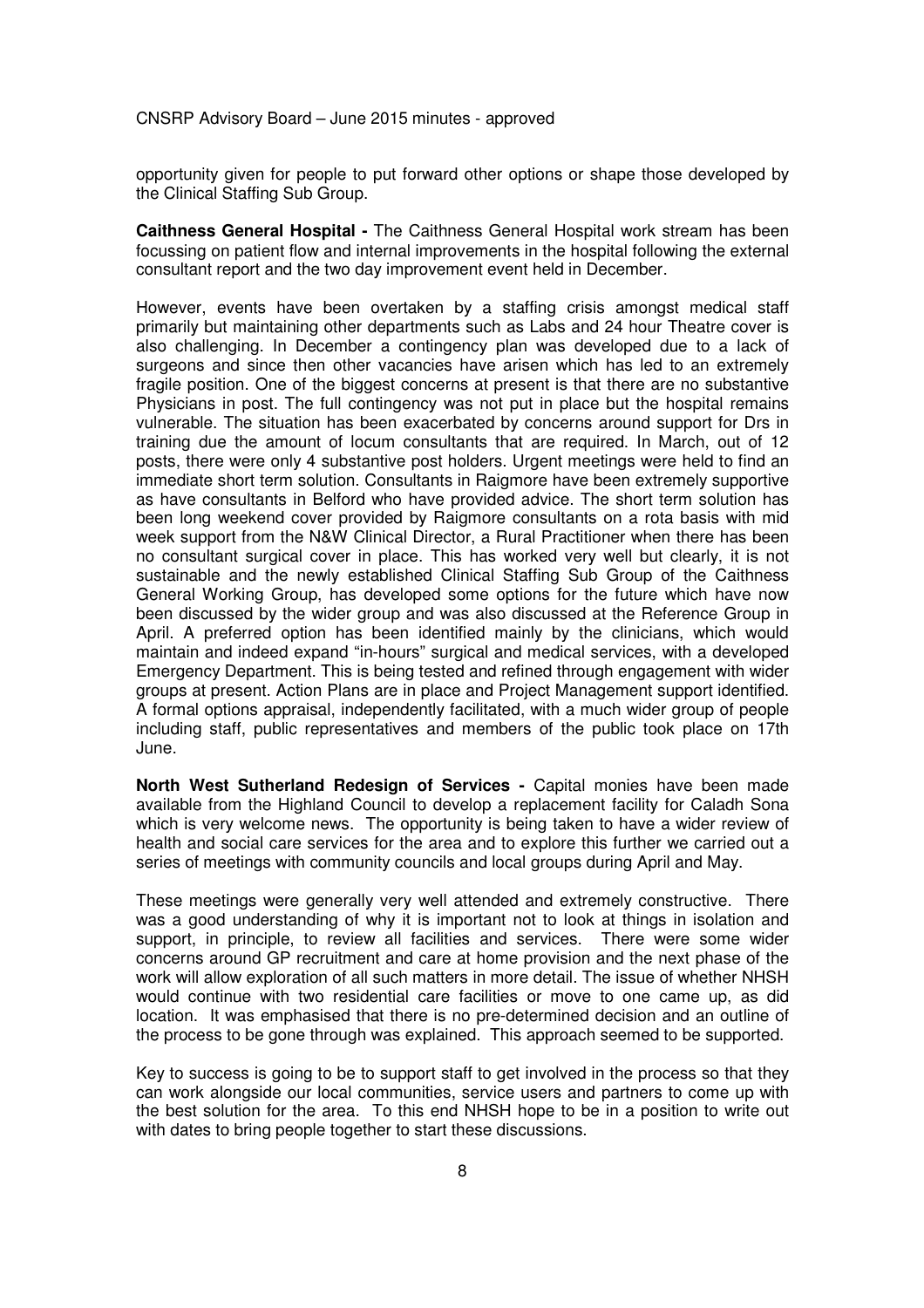NHSH know that this will bring some challenges and will inevitably be unsettling for some. NHSH are keen that to get through the process as quickly as possible but recognise that it will take some time to make sure the necessary engagement from all concerned is secured. NHSH will be writing to local community representatives later in the week to explain the next steps. Bob Silverwood, Area manager, will be overseeing the re-design and the day to day project management will be overseen by Christian Nicolson with Maimie Thompson (the boards head of PR and Engagement) providing advice and support on the communications engagement process. There will also be staff-side support.

#### Scrabster Harbour Trust

- Increase in West of Shetland activity, more awareness of Scrabster.
- Little current interest/activity around the proposed Enterprise Area.
- There has been some interest from the timber sector regarding cargo/space.

Specific progress since the last meeting is as follows:

- **Phase 2** Re-development of the St Ola Pier to create modern deep-water harbour infrastructure: a technical report covering wave climate modelling and associated high level parametric costing has been completed.
- **Phase 3** Seabed reclamation works to create laydown: The effect of a 36,000m2 extension on the harbour wave climate has been studied and high level costings prepared.
- Although there was some falling back of port activity in the final quarter of the financial year 2014-15, overall it was a particularly successful period with annual port revenues at a record level. Fishing was the best performing sector with a 15.6% increase in box landings in 2014-15 with over 288,000 boxes landed.
- For 2014-15, there were 2,208 vessel arrivals at Scrabster, a 6% increase on the previous year. The overall tonnage of vessels through the port was 8.086 million tonnes, an increase of 3.5% on the previous year.
- Renewables The project to discharge, store and transport component for SSE's Strathy North Wind Farm is now complete.
- Fishing Activity in April and May has been quieter with fish prices being depressed. Although there has been a delay in the full implementation of the whitefish discards ban, the introduction is still a concern as the onshore implications have not been thought through.
- Oil and Gas Oil and Gas vessel arrivals numbers have steadily risen since April. The vessel tonnage through the port (as at  $15<sup>th</sup>$  June 2015) was 71% higher than at the same point last year. This is reflection of the following:
	- Growing activity West of Shetland. For example, the semi-submersible rig, Deepsea Aberdeen, is now in position at the beginning of a seven year drilling programme for BP to develop Quad 204 West of Shetland.
	- A greater awareness of the advantages that using Scrabster offers.
- Cruise The 2015 cruise programme will begin on 28<sup>th</sup> June with the visit of the Minerva. The booking position for 2016 is brighter with five confirmed and five provisional bookings at this stage.
- Over the past period the Trust has had the opportunity to meet with John Swinney MSP the Deputy First Minister, Derek Mackay MSP the Transport and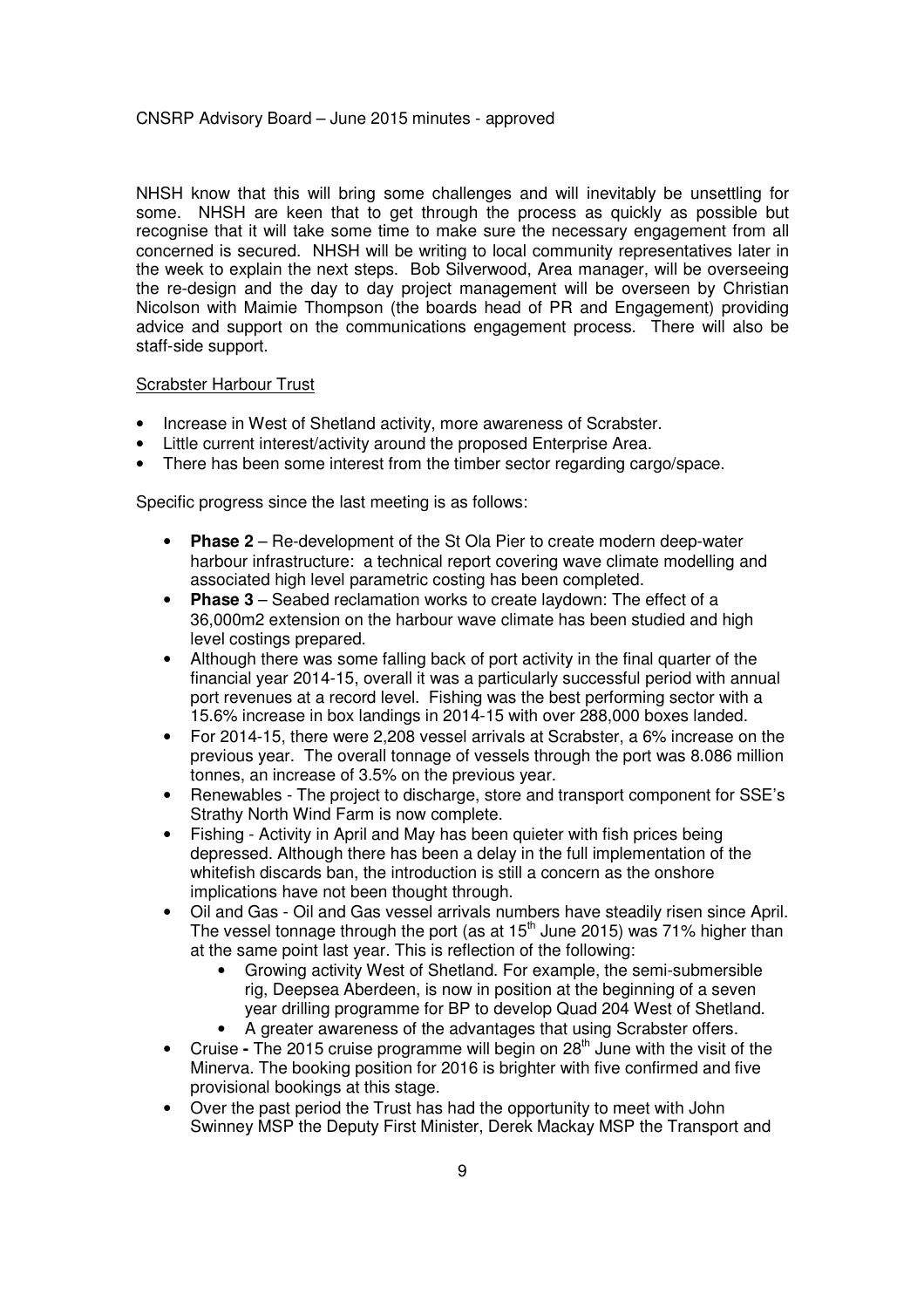Islands Minister and Richard Lochhead MSP the Cabinet Secretary for Rural Affairs, Food and Environment. The opportunity has been taken to discuss

- Further port development
- Crown Estate devolution
- Fish Discards Ban
- Lifeline ferry contract
- Wider transport issues (Berriedale Braes, Wick Airport and rail freight)

## Wick Harbour Authority

- A High-water Protection Gate is key to attracting further business; the options report has been completed and will be discussed in the near future.
- One developer has been working on the pier and substructure.
- Discussions regarding the creation of an O&M facility are ongoing; a technical proposal has just been submitted and another meeting to be held next week.

## Scottish Natural Heritage

- A written update was previously submitted. Updates:
- The £2m Peatlands research centre is looking for additional funding, but has been out to tender. It looks likely to go to a local firm.
- The new viewing tower at Forsinard Flows opened last Saturday (two photographs) were circulated).

### Skills Development Scotland

- In order to develop the young workforce, work continues with students in  $S4 S6$ , but this coming school year will see SDS engaging with younger pupils from P7-S3
- SDS continues to encourage employers to link directly with schools, which is happening with increased frequency already.
- Through DYW there have been 2 standards created which are under consultation: standard for Careers Education and standard for Work Experience. Members are encouraged to comment on these through the Education Scotland website.
- Highlighted the work of PACE (Partnership Action for Continuing Employment) partnership in working with organisations and employees under threat of, or having gone through, redundancy.

## Job Centre Plus

• There were no representatives available to attend the meeting.

### Cllr George Farlow, North Sutherland

• Construction at Strathy North nearly completed. It is accessed via an old croft road which has public access, although will be subject to CCTV. Ecologists have confirmed an increase in biodiversity.

### Thurso & Wick Trades Council

• The Training course for safety representatives was very successful.